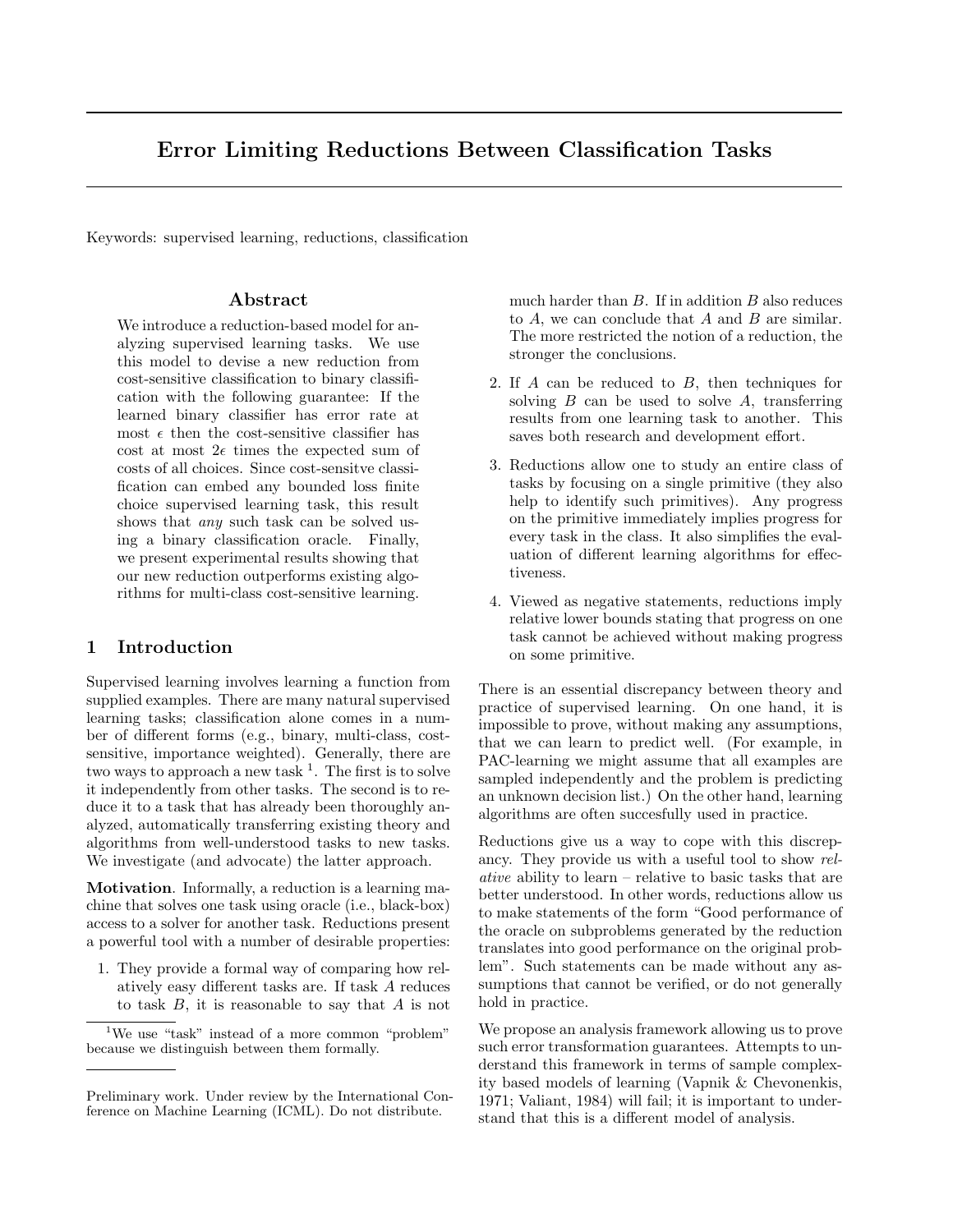To test the model, we consider learning machines which have oracle access to a solver for classification problems, and ask what can be done with such a machine. Section 3 presents a new reduction from cost-sensitive classification to binary classification and quantifies the way in which errors by the binary classification oracle induce errors in the original problem. Since cost-sensitve classification (see the definitions in Section 2) can express any bounded loss finite choice supervised learning task, this result shows that *any* such task can be solved using a binary classification oracle.

To give further evidence that the proposed framework allows for a tractable analysis, we show how to analyze several existing algorithms in this model (see Section 6).

In addition to the above theoretical motivations, there is significant empirical evidence (see (Zadrozny et al., 2003), (Freund & Schapire, 1997), (Dietterich & Bakiri, 1995)) that this style of analysis often produces learning algorithms that perform well in practice. Section 3.2 presents experimental results showing that our new reduction outperforms existing algorithms for multi-class cost-sensitive learning.

### 2 Basic Definitions

This section defines the basic concepts.

Definition 1. A supervised learning task is a tuple  $(K, Y, \ell)$ , where K is the space of supervised advice available at training time, Y is a prediction space, and  $\ell : K \times Y \to [0, \infty)$  is a loss function.

We assume that  $\ell$  is nonconstant in both arguments, which is satisfied by any reasonable loss function. To test the definition, we instantiate it for common classification tasks. For *binary classification*,  $K = \{0, 1\}$ (the space of labels given for training examples),  $Y =$  $\{0, 1\}$ , and  $\ell(k, y) = I(k \neq y)$ , where  $I(\cdot)$  is the indicator function which is 1 when the argument is true and 0 otherwise. A simple generalization to more than two labels gives multiclass classification with  $K = Y = \{1, \ldots, r\}$  and  $\ell(k, y) = I(k \neq y)$ .

In general, the space  $K$  of advice provided at training time need not equal the prediction space  $Y$ . We sometimes need this additional flexibility (also used in (Haussler, 1992)) to provide some information to the learning algorithm about the loss of different choices. For example, in importance weighted classification, we want to specify that predicting some examples correctly is more important than predicting others, which is done by letting  $K = \{1, \ldots, r\} \times [0, \infty)$  and  $\ell(\langle k_1, k_2 \rangle, y) = k_2 I(k_1 \neq y)$ . In cost-sensitive classification, K is used to associate a cost to each prediction  $y \in Y$  by setting  $K = [0, \infty)^r$  and  $\ell(\langle k_1, \ldots, k_r \rangle, y) =$   $k_y$ . In both examples above, the prediction space Y is  $\{1, \ldots, r\}.$ 

A task is (implicitly) a set of learning problems, each of which requires more information to be fully specified.

**Definition 2.** A supervised learning problem is  $a$ tuple  $(D, X, \mathcal{T})$ , where  $\mathcal{T} = (K, Y, \ell)$  is a supervised learning task, X is an arbitrary feature space, and D is a distribution over  $X \times K$ .

The goal in solving a supervised learning problem is to find a hypothesis  $h: X \to Y$  minimizing the expected loss  $E_{(x,k)\sim D} \ell(k, h(x))$ . Finding h is difficult because  $D$  is generally not known at training time. For any particular hypothesis  $h$ , the loss rate

$$
h_D = E_{(x,k)\sim D} \ell(k, h(x))
$$

is a fundamental quantity of interest.

Definition 3. A supervised learning algorithm for task  $(K, Y, \ell)$  is a procedure mapping any finite set of examples in  $(X \times K)^*$  to a hypothesis  $h: X \to Y$ .

We do not require that training and test examples are drawn from the same distribution. We also do not require the samples to agree with some hypothesis in a predetermined class, as in the PAC learning model.

We use these definitions in Section 4 to define the error limiting reductions model, mentioned informally in the introduction. Ultimately, the real test of a learning model is whether it allows for tractable analysis leading to useful learning algorithms. Thus to motivate the formulations of the model, we first show an example of what can be done with this model. In particular, we present a new reduction from cost-sensitive classification to binary classification and prove its errortransformation bounds. To give further evidence, Section 6 shows that the model captures several existing machine learning algorithms.

# 3 Reduction from Cost Sensitive Classification to Binary Classification

We present a new reduction, Weighted All-Pairs, from r-class cost sensitive classification to importance weighted binary classification. It can be composed with the Costing reduction (Zadrozny et al., 2003) to yield a reduction to binary classification. Since cost sensitive classification can express any supervised learning task we consider, this implies that any such task can be solved using binary classification. (The reduction is defined for any feature space  $X$ , and we assume that X has been fixed and all distributions are over  $X \times [0, \infty)^r$ .)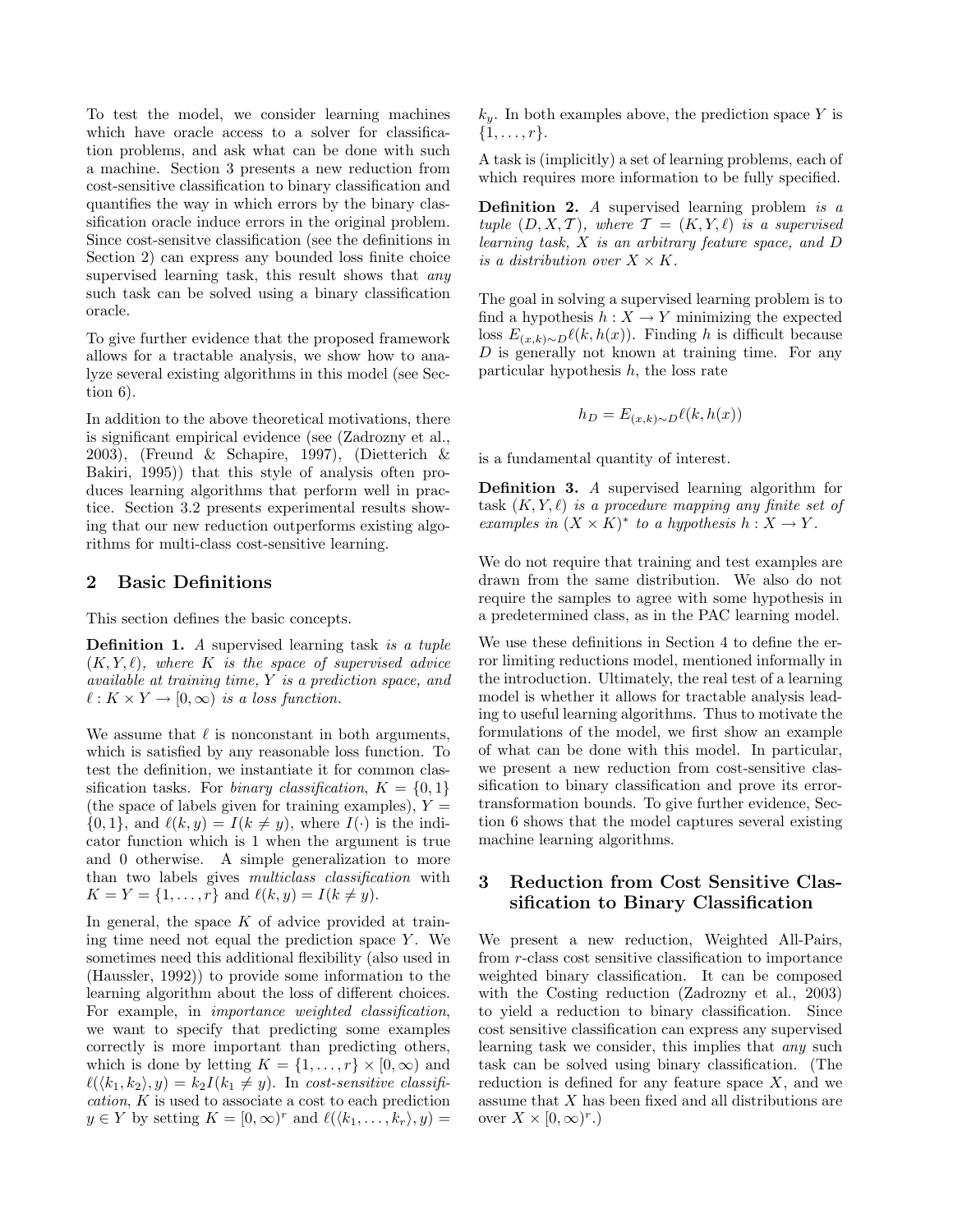#### 3.1 The Algorithm

For a given cost-sensitive example  $(x, k_1, \ldots, k_r)$ , let  $L(t)$  be the function  $L(t) = |\{j \mid k_j \leq t\}|$ , for  $t \in [0, \infty)$ . By shifting, we may assume that the minimum cost  $k_{\min} = 0$ , so that  $t \geq 0$  implies  $L(t) \geq 1$ . Optimizing the loss of the shifted problem is equivalent to optimizing the loss of the original problem. To define the reduction, we need values  $v_i$  defined by

$$
v_i = \int_0^{k_i} 1/L(t) dt.
$$

Note that the values are order-preserving:  $k_i < k_j$  iff  $v_i < v_j$  for all i and j.

The algorithms specifying the reduction are given below.

1 WAP-Train (Set of  $r$ -class cost sensitive examples S, importance weighed binary classifier learning algorithm  $B$ )

Set  $S' = \emptyset$ . for all examples  $(x, k_1, \ldots, k_r)$  in S do for all pairs  $(i, j)$  with  $1 \leq i < j \leq r$  do Add an importance weighted example  $(\langle x, i, j \rangle, I(k_i \langle k_j), |v_j - v_i|)$  to S'. end for end for Return  $h = B(S')$ .

We say that label i beats label j for input  $x$  if either  $i < j$  and  $h(\langle x, i, j \rangle) = 1$ , or  $i > j$  and  $h(\langle x, j, i \rangle) = 0$ .

| <b>2 WAP-Test</b> (classifier $h$ , example $x$ )      |  |
|--------------------------------------------------------|--|
| for all pairs $(i, j)$ with $1 \leq i < j \leq r$ do   |  |
| Evaluate $h(\langle x, i, j \rangle)$                  |  |
| end for                                                |  |
| Output $\arg \max_i  \{j \mid i \text{ beats } j\} $ . |  |

Note that if h makes no errors and  $k_i \neq k_j$ , then label i beats label j exactly when  $k_i < k_j$ . WAP-Test outputs the label which beats the maximum number of other labels, with ties broken arbitrarily.

Before stating the error transform, we must first define the distribution induced by the reduction on the importance-weighted binary classifier (to which the reduction makes a single call). To draw a sample from this distribution, we first draw a cost sensitive sample  $(x, k_1, \ldots, k_r)$  from the input distribution  $D$  and then apply **WAP-Train** to the singleton set  $\{(x, k_1, \ldots, k_r)\}\)$  to get a sequence of  $\binom{r}{2}$  examples for the binary classifier. Now we just sample uniformly from this set. We overload and denote the induced distribution by  $\textbf{WAP-Train}(D)$ . Recall that the loss rate of classifier h on distribution D is denoted by  $h_D$ .

**Theorem 1.** (WAP error efficiency) For all importance weighted binary learning algorithms B and costsensitive datasets S, let  $h = \textbf{WAP-Train}(S, B)$ . Then for all cost-sensitive test distributions D,

$$
\mathbf{WAP}\textbf{-Test}(h)_D \leq 2h_{\mathbf{WAP}\textbf{-Train}(D)}\cdot
$$

This theorem states that the cost sensitive loss is bounded by twice the importance weighted loss on the induced importance weighted learning problem.

Theorem 1 and the Costing reduction (Theorem 4 in Section 6.1) imply the following efficiency guarantess:

Theorem 2. For all cost sensitive test distributions  $D$ , let  $D'$  be the binary classification problem induced by WAP-Train and Costing, and h be the learned binary classifier. Then

**WAP-Test**
$$
(h)_D \leq 2h_{D'}E_{\langle x,k_1,...,k_r\rangle \sim D}\sum_{i=1}^rk_i.
$$

For notational simplicity, assume that  $k_1 \leq \cdots \leq k_r$ . Note that no generality is lost since the algorithm does not distinguish between the labels. The following insight is the key to the proof.

Lemma 1. Suppose label i is the winner. Then, for every  $j \in \{1, \ldots, i-1\}$ , there must be at least  $\lceil j/2 \rceil$ pairs  $(a, b)$ , where  $a \leq j < b$ , and b beats a.

Proof. (Lemma 1) Consider the restricted tournament on  $\{1, \ldots, j\}$ .

**Case 1:** Suppose that some w beats at least  $\lceil j/2 \rceil$  of the others. If no label  $b > j$  beats any label  $a \leq j$ , then w would beat at least  $\lceil j/2 \rceil + 1$  more labels than any  $b > j$ ; in particular, w would beat at least  $j/2 + 1$ more labels than  $i$ . Thus, in order to have label  $i$  beat as many labels as w, at least  $j/2$  edges of the form  $(w, b), b > j$  or  $(a, i), a \leq j$  must be reversed.

**Case 2:** There is no label  $w \in \{1, \ldots, j\}$  beating  $\lfloor j/2 \rfloor$ of the rest of  $\{1, \ldots, j\}$ . This can only happen if j is odd and there is a j-way tie with  $(j-1)/2$  losses per label in  $\{1, \ldots, j\}$ . In this case, although every label beats  $(j+1)/2$  more labels than any  $b > j$ , in particular i, it is still necessary to reverse at least  $(j+1)/2 \geq$ [j/2] edges, in order to ensure that  $i > j$  beats as many labels as each of  $\{1, \ldots, j\}$ .  $\Box$ 

Proof. (Theorem 1) Suppose that our algorithm chooses the wrong label  $i$  for a particular example  $(x, k_1, \ldots, k_r)$ . We show that this requires the adversary to incur a comparable loss.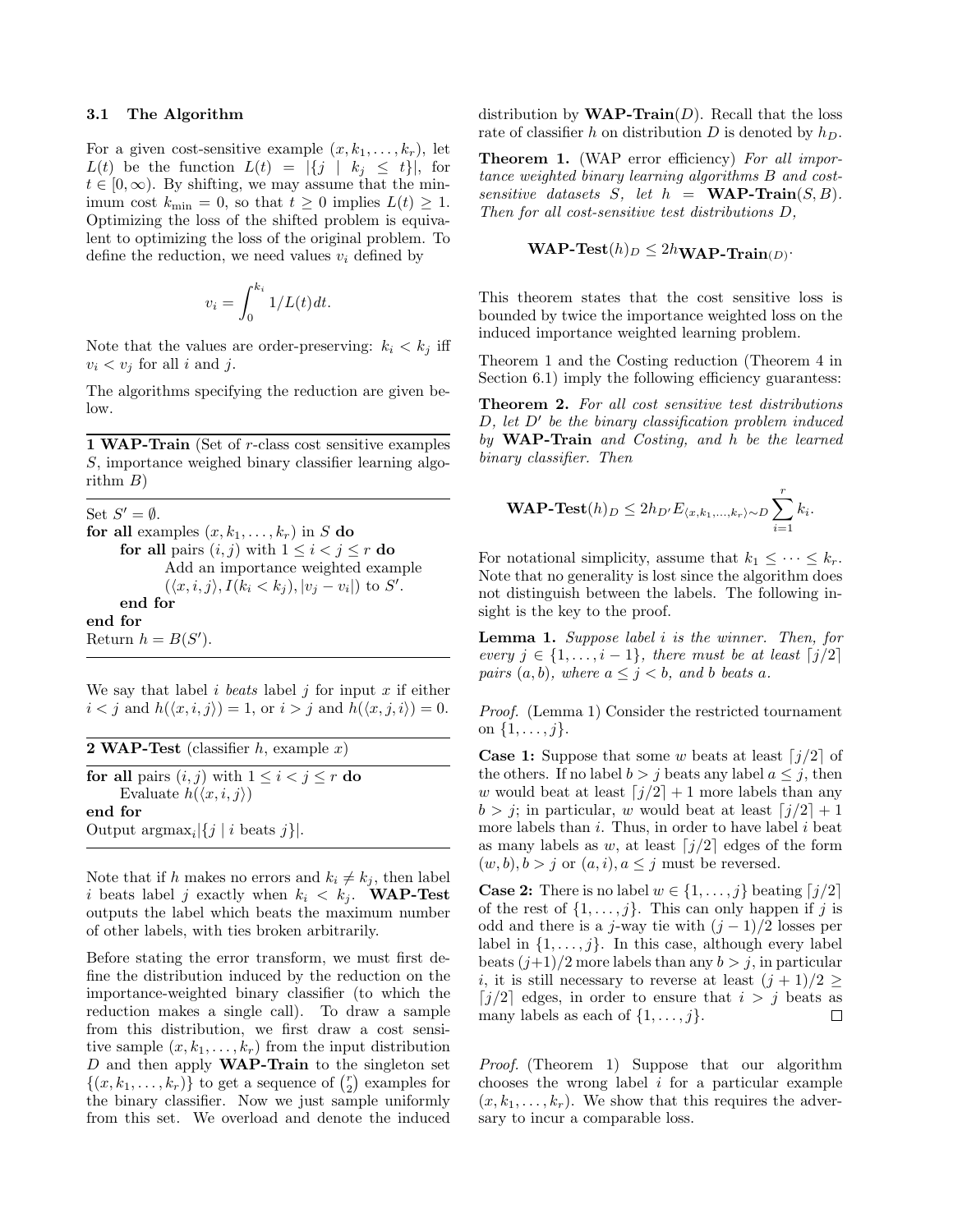Lemma 1 and the definition of  $v_i$  imply that the penalty incurred to make label  $i$  win is at least

$$
\int_0^{k_i} \frac{\lceil L(t)/2 \rceil}{L(t)} dt \ge \int_0^{k_i} \frac{1}{2} dt = \frac{k_i}{2}.
$$

On the other hand, the total importance assigned to queries for this instance equals

$$
\sum_{i < j} v_j - v_i = \sum_{i < j} \int_{k_i}^{k_j} \frac{1}{L(t)} \, dt = \int_0^{k_r} \frac{L(t)R(t)}{L(t)} \, dt
$$
\n
$$
= \int_0^{k_r} R(t) \, dt = \sum_{i=1}^r \int_0^{k_i} \, dt = \sum_{i=1}^r k_i,
$$

where  $R(t) = r - L(t)$  is the number of labels whose value is greater than  $t$  and the second equality follows from switching the order of summation and counting the number of time a pair  $(i, j)$  satisfies  $i < t < j$ . The second to last equality follows by writing  $R(t)$  as a sum of the r indicator functions for the events  $\{k_i > t\}$ , and then switching the order of summation.

Consequently, for every example  $(x, k_1, \ldots, k_r)$ , the total importance assigned to queries for x equals  $\sum_i k_i$ , and the cost incurred by our algorithm on instance  $x$  is at most twice the importance of errors made by the binary classifier on instance  $x$ . Averaging over the choice of x shows that the cost is at most 2. П

This method of assigning importances is provably near-optimal.

Theorem 3. (Lower bound) For any other assignments of importances  $w_{i,j}$  to the points  $(x, i, j)$  in the above algorithm, there exists a distribution with expected cost  $\epsilon/2$ .

*Proof.* Consider examples  $\left(x, 0, \frac{1}{r-1}, \ldots, \frac{1}{r-1}\right)$ . Suppose that we run our algorithm using some  $w_{i,j}$  as the importance for the query  $(x, i, j)$ . Any classifier which errs on  $(x, 1, i)$  and  $(x, 1, j)$ , where  $i \neq j$ , causes our algorithm to choose label 2 as the winner, thereby giving a cost of  $1/(r-1)$ , out of the total cost of 1. The importance of these two errors is  $w_{1,i} + w_{1,j}$ , out of the total importance of  $\sum_{i,j} w_{i,j}$ . Choosing i and j so that  $w_{1,i} + w_{1,j}$  is minimal, the adversary's penalty is at most  $2\sum_{i=2}^{r} w_{1,i}/(r-1)$ , and hence less than  $2/(r-1)$  times the total importance for x. This shows that the cost of the reduction cannot be reduced below 1/2 merely by improving the choice of weights. П

#### 3.2 Experiments

We conducted experiments comparing the weighted all-pairs reduction to the original all-pairs reduction (Hastie & Tibshirani, 1997) (which ignores the costs and attempts to predict the label with minimal cost) and to a state-of-the-art multi-class cost-sensitive learning algorithm called MetaCost (Domingos, 1999). We used Boosted Naive Bayes (Elkan, 1997) as the oracle classifier learner and applied the methods to five UCI multiclass datasets. Since these datasets do not have costs associated with them, we generated artificial costs in the same manner that was done in the MetaCost paper (except that we fixed the cost of classifying correctly at zero). We repeated the experiments for 20 different settings of the costs. The average and standard error of the test set costs obtained with each method are shown in the table below. Note that we often observe order-of-magnitude improvements in performance.

We present results for two versions of this reduction. One is the exact version used in the proof above. In the other version, we learn one classifier per pair as is done in the original all-pairs reduction. More specifically, for each i and j (with  $i < j$ ) we learn a classifier using the following mapping to generate training examples:

$$
(x, k_1, \ldots, k_r) \mapsto (x, I(k_i < k_j), |v_i - v_j|).
$$

In the results, we see that the first version appears to work well for some problems and badly for others, while the second version is more stable. Perhaps this is because the training examples given to the learner in the first version are not drawn i.i.d. from a fixed distribution as learning algorithms often expect.

| Dataset   | All-Pairs        | MetaCost        |
|-----------|------------------|-----------------|
| splice    | $59.8 \pm 24$    | $49.8 \pm 3.05$ |
| solar     | $3989 \pm 1415$  | $5317 \pm 390$  |
| anneal    | $310 \pm 205$    | $207 \pm 43$    |
| kdd-99    | $234 \pm 62$     | $49.4 \pm 9.3$  |
| satellite | $137 \pm 33$     | $104 \pm 6.4$   |
|           | WAP $v.1$        | WAP $v.2$       |
|           |                  |                 |
| splice    | $197 \pm 23$     | $46.5 \pm 3.5$  |
| solar     | $24.7 \pm 2.0$   | $36.8 \pm 11$   |
| anneal    | $29.9 \pm 3.0$   | $164 \pm 43$    |
| kdd-99    | $0.956 \pm 0.12$ | $1.76 \pm 0.66$ |

### 4 Error-Limiting Reductions

Informally, a reduction R from task  $\mathcal{T} = (K, Y, l)$  to another task  $T' = (K', Y', l')$  is a procedure that uses oracle access to a learning algorithm for  $\mathcal{T}'$  to solve  $\mathcal{T},$ and guarantees that good performance of the oracle on subproblems generated by the reduction translates into good performance on the original problem.

To formalize this statement, we need to define a mapping from a measure  $\mathcal D$  over prediction problems in  $(X \times K)^*$  to a measure D' over generated subproblems in  $(X' \times K')^*$ .

In order to call the oracle, the reduction must take as input some training set S from  $(X \times K)^*$  and create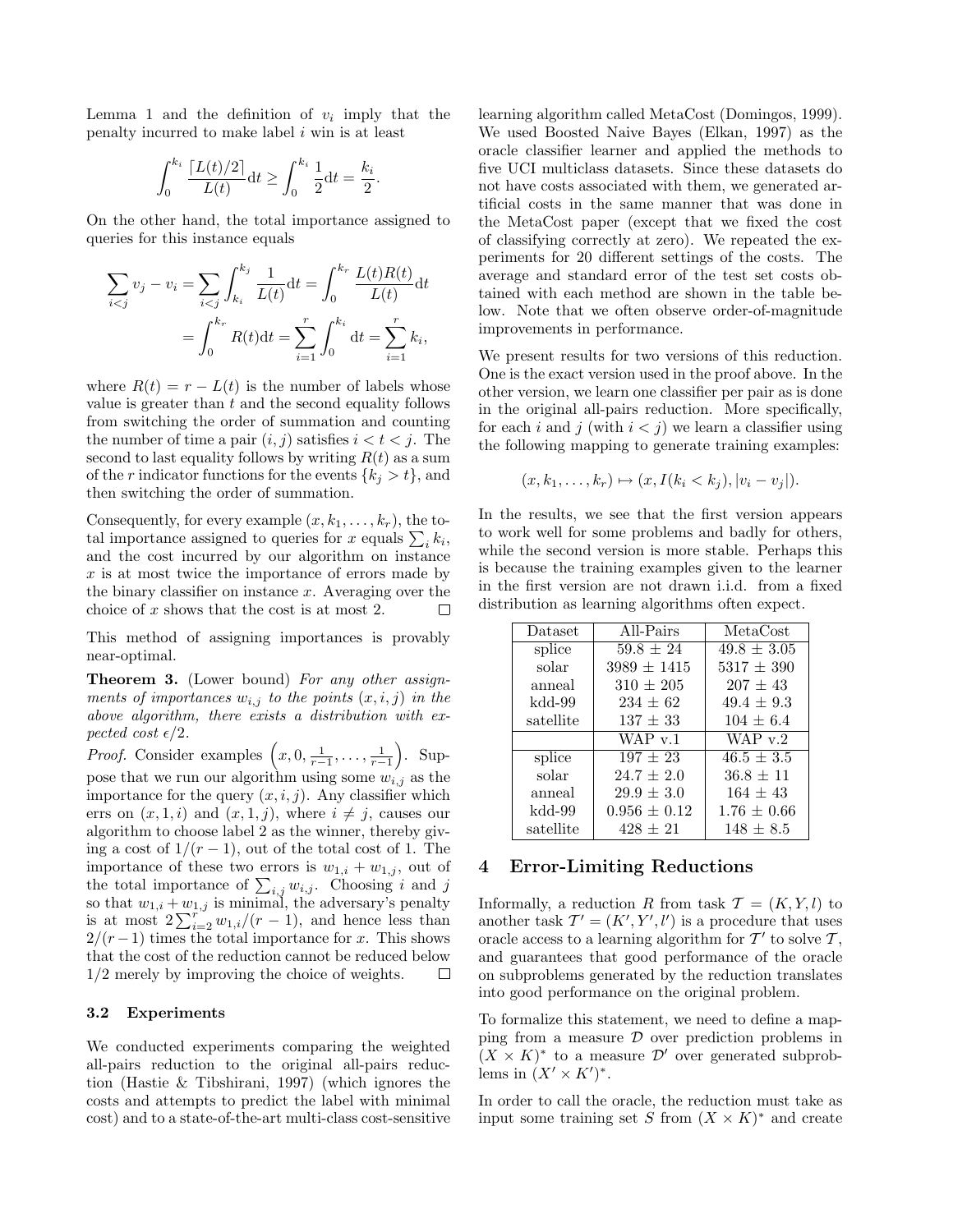some S' from  $(X' \times K')^*$ . We can think of this process as inducing a mapping from  $\mathcal D$  to  $\mathcal D'$  according to

$$
\mathcal{D}'(S') = E_{S \sim \mathcal{D}} Pr_R(S'),
$$

where the probability of generating  $S'$  is over the random bits used in the reduction on input S.

This rule defines  $\mathcal{D}'$  for a single invocation of the oracle. If the reduction makes several sequential calls, we need to define  $\mathcal{D}'$  for each invocation. Suppose that the first invocation produces  $h'$ . We replace this invocation with the oracle that always returns  $h'$ , and use the above definition to find  $\mathcal{D}'$  for the next invocation.

Now, suppose that we have a test example  $(x, k)$  drawn from some arbitrary distribution D over  $X \times K$ . (We can think of D as being a distribution over  $(X \times K)^*$ having all probability mass on one-element sequences of examples.) The reduction maps this to a new measure  $D'$  using the argument above.

We can now state the formal definition.

**Definition 4.** An error-limiting reduction  $R(S, A)$ from task  $(K, Y, \ell)$  to task  $(K', Y', \ell')$  takes as input a finite set of examples  $S \in (X \times K)^*$  and a learning algorithm A for task  $(K', Y', \ell')$ , and outputs a hypothesis  $h: X \to Y$  that uses a collection of sub-hypotheses returned by  $A$ . For every such sub-hypothesis  $h'$ , and every measure  $D$  over  $X \times K$ , the reduction induces a measure  $D'$  over the inputs to h', as described above. For all  $X \times K$  and D, the reduction must satisfy

$$
h_D \leq g(\max_{h',D'} h'_{D'})
$$

for some continuous monotone nondecreasing function  $g:[0,\infty)\to[0,\infty)$  with  $g(0)=0$ . We call g the errorlimitation function of the reduction.

For this definition, we use the convention that  $\max_{\emptyset}$  = 0, where  $\max_{\emptyset}$  is the maximum over the empty set. Note again that none of the above definitions require that examples be drawn i.i.d. Analysis in this model is therefore directly applicable to all real-world problems which satisfy the type constraint.

Notice that we do not stipulate that the training set and the test example  $(x, k)$  come from the same distribution. In fact, the definition is only dependent on the training distribution through the set of training examples S used to construct examples for the oracle.

**Perspective** It is useful to consider an analogy with Turing reductions in complexity theory. In both cases, a reduction from task  $A$  to task  $B$  is a procedure that solves A using a solver for  $B$  as a black box. There are several differences, the most important being that complexity-theoretic reductions are often viewed as negative statements providing evidence that a problem is intractable. Here we view reductions as positive statements allowing us to solve new problems.

It should be noted that not all reductions in the learning literature are black box. For example, Allwein et al. (Allwein et al., 2001) give a reduction from multiclass to binary classification that uses a "margin," which is a heuristic form of prediction confidence that can be extracted from many (but not all) classifiers. It is natural to wonder if there are inherent limitations in using learning algorithms as black boxes. Regardless of the answer, however, a black-box type of analysis is interesting for reasons listed in the introduction.

Metrics of success We consider several ways to measure reductions. The metric essential to the definition of an error limiting reduction is the error efficiency of the reduction for a given example, defined as the maximum ratio of the loss of the hypothesis output by the reduction on this example and the total loss of the oracle hypotheses on the examples generated by the reduction. We also want the transformation to be computationally efficient assuming that all oracle calls take unit time. We quantify how extensively a reduction uses its oracle based on (1) the number of oracle calls it makes; (2) whether the calls are adaptive (i.e., depend on the answers to previous queries) or parallel (i.e., all queries can be asked before any of them are answered). For example, the reduction in Section 3 takes  $O(r^2)$  time while using just a single oracle call.

Note that there is a general transformation turning parallel calls into a single call to the oracle learning algorithm. To make one call, we can augment the feature space with the name of the call and then learn a classifier on the union of all training data.

# 5 The Structure of Error Limiting Reductions

In this section we discuss some properties of error limiting reductions.

#### 5.1 Easy Directions and Completeness

The learning tasks we consider have an easy direction for reduction related to whether a particular task is (trivially) expressible as another task. For example, solving binary classification with importance weighted binary classification is easy, because importance weighted binary classification with  $k_2 = 1$  is identical to binary classification. The figure below shows the easy direction for these reductions.

Note that all supervised learning tasks we consider can be embedded into cost-sensitive classification using the mapping  $K' = \ell(K, Y)$  for the task  $(K, Y, \ell)$ . Section 3 shows that cost-sensitive classification is reducible to binary classification. Thus binary classification is complete for the set of supervised learning tasks considered here in the sense that a learning ma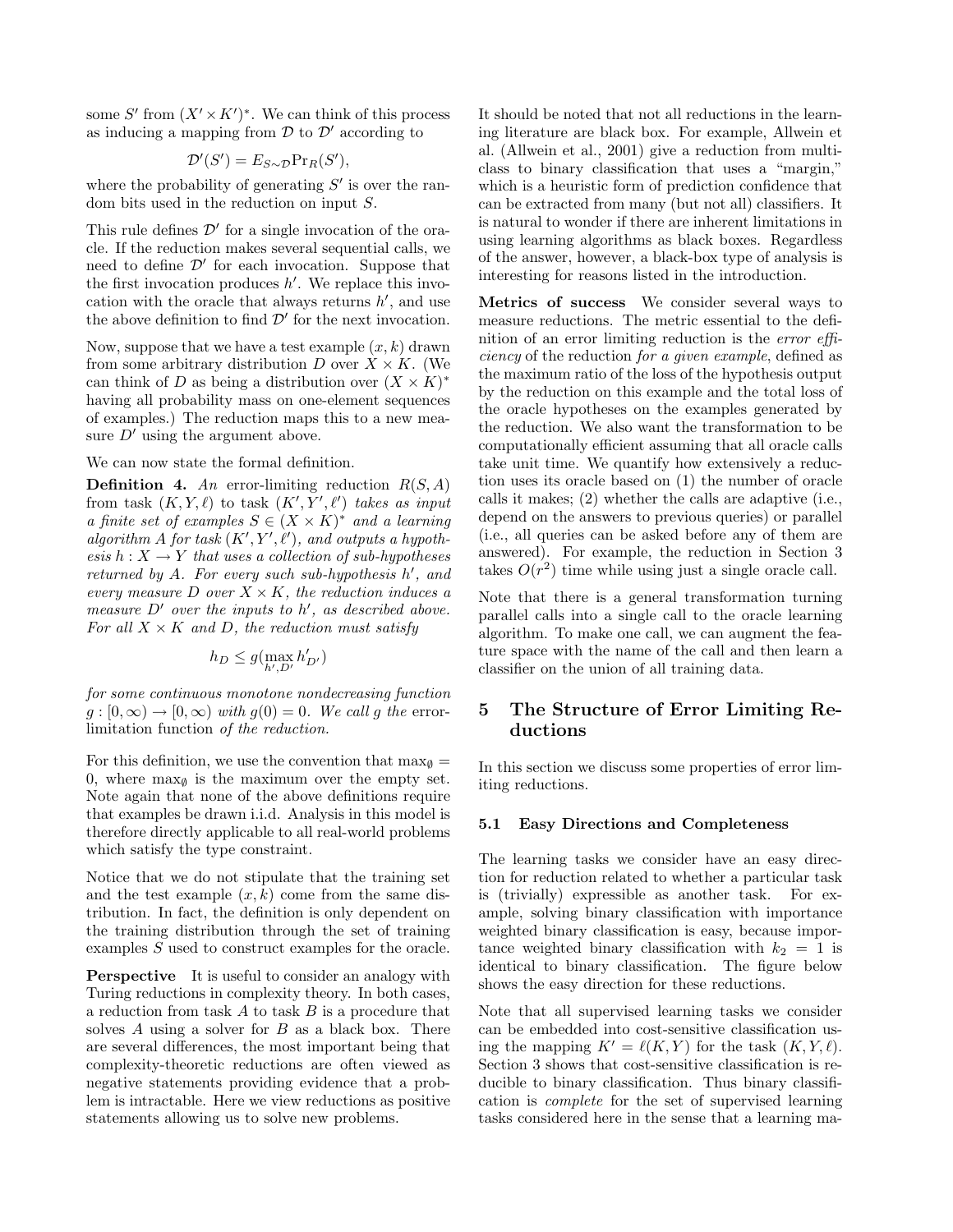chine with an oracle for binary classification learning can solve any supervised learning task.



### 5.2 Properties of Reductions

We show that the definition of error limiting reductions is non-trivial (in the sense defined below).

#### Non-triviality of the definition

The proposition below states that every reduction must make a non-trivial use of its oracle.

**Proposition 5.1.** For every error-limiting reduction R, every training set S, and test example  $(x, k)$ , there exists an oracle A such that

$$
\mathbf{E}_R[h(x)]=\arg\min_{y\in Y}\ell(k,y)=0,
$$

where h is the hypothesis output by  $R(S, A)$ , and the expectation is over the randomization used by R in forming h.

Proof. Recall that the error limitation property holds for all  $D$ , in particular for the deterministic  $D$  with all probability mass on  $(x, k)$ . Thus if R just ignored its oracle we would have  $\ell(k, h(x)) = g(\max_{\emptyset}) = g(0) = 0.$ The fact that  $\ell(k, y)$  is nonconstant (in both arguments) implies that there exists  $(x, k)$  such that any h must satisfy  $\ell(k, h(x)) > 0$ , a contradiction. Consequently, at least one call to the oracle must be made.

Next note that for all  $R$ ,  $S$ , and  $(x, k)$ , there exists an  $h'$  (and thus an oracle A outputting  $h'$ ) consistent with all examples induced by R on  $(x, k)$ . If R is randomized, there exists a deterministic reduction  $R'$  taking one additional argument (a randomly chosen string) with the same output behavior as  $R$ . Consequently, there exists an oracle A dependent on this random string which achieves error rate 0. Since  $g(0) = 0$ , this must imply that  $h(x) = \arg \min_{y \in Y} \ell(k, y) = 0.$ □

Note, however, that while the notion of error limiting reductions is non-trivial, it does not prevent a reduction from creating hard problems for the oracle.

Composition Since our motivation for studying reductions is to reduce the number of distinct problems which must be considered, it is natural to want to compose two or more reductions to obtain new ones. It is easy to see that reductions defined above compose.

**Proposition 5.2.** If  $R_{12}$  is a reduction from task  $T_1$ to  $\mathcal{T}_2$  with error limitation  $g_{12}$  and  $R_{23}$  is a reduction from task  $T_2$  to  $T_3$  with error limitation  $g_{23}$ , then the composition  $R_{12} \circ R_{23}$  is a reduction from  $T_1$  to  $T_3$  with error limitation  $g_{12} \circ g_{23}$ .

Proof. Given oracle access to any learning algorithm A for  $\mathcal{T}_3$ , reduction  $R_{23}$  yields a learning algorithm for  $\mathcal{T}_2$  such that for any  $X_2$  and  $D_2$ , it produces a hypothesis with loss rate  $h'_{D_2} \leq g_{23}(h''_{D_3})$ , where  $h''_{D_3}$ is the maximum loss rate of a hypothesis  $h''$  output by A (over all invocations). We also know that  $R_{12}$  yields a learning algorithm for  $\mathcal{T}_1$  such that for all  $X_1$  and  $D_1$ we have  $h_{D_1} \leq g_{12}(h'_{D_2}) \leq g_{12}(g_{23}(h''_{D_3}))$ , where  $h'_{D_2}$ is the maximum loss rate of a hypothesis  $h'$  output by  $R_{23}(A)$ . Finally, notice that  $g_{12} \circ g_{23}$  is continuous, monotone nondecreasing, and  $g_{12}(g_{23}(0)) = 0$ .  $\Box$ 

### 6 Examples of Reductions

Here, we show that the notion of an error-limiting reduction is both tractable for analysis and describes several standard machine learning algorithms.

### 6.1 Reduction from Importance Weighted Classification to Classification

In importance weighted classification, every example comes with an extra "importance" value which measures how (relatively) important a decision might be. This extra flexibility turns out to be useful in several applications, and as an intermediate step in several reductions.

The "Costing" (Zadrozny et al., 2003) algorithm is a (very simple) reduction from importance weighted classification to classification based on rejection sampling. Given an importance weighted dataset  $S =$  $(x, k_1, k_2)$  an unweighted dataset is produced using rejection sampling:

$$
\{(x, k_1) : (x, k_1, k_2) \in S \text{ and } k_2 < t \sim U(0, w)\}
$$

where  $t \sim U(0, w)$  is a uniform random draw from the interval  $[0, w]$  and w is greater than  $k_2$  for all examples. The classifier learner is applied to produce a classifier c for this new dataset<sup>2</sup>.

Although this algorithm is remarkably simple, composing costing with a decision tree has been shown to yield superior performance (again, see (Zadrozny et al., 2003) for details) on championship prediction problems.

Theorem 4. (Costing error efficiency) For all importance weighted problems  $(D, X, \mathcal{T})$ , if the classifiers have error rate  $\epsilon$ , costing has loss rate at most

<sup>2</sup>The actual costing algorithm repeats this process and predicts according to the majority on learned c.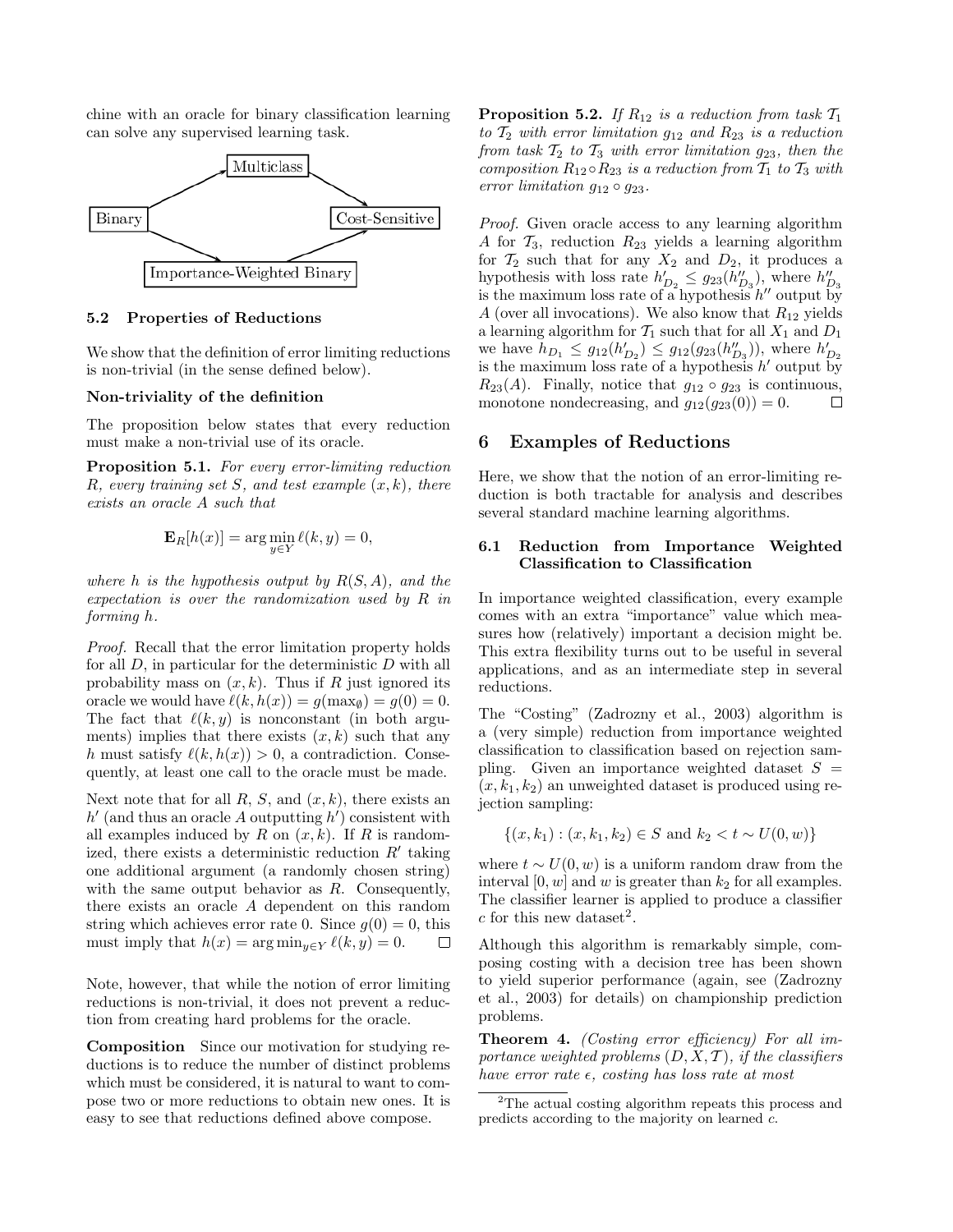$$
\epsilon E_{(x,k_1,k_2)\sim D}k_2.
$$
  
*Proof.* Trivial. See (Zadrozny et al., 2003).  $\square$ 

### 6.2 Reductions from Multiclass Classification to Binary Classification

In this section we analyze several well known reductions for efficiency. Before we start, it is important to note that there are boosting algorithms for solving multiclass classification given weak binary importance weighted classification (see (Schapire, 1997), (Schapire & Singer, 1999)). Some of these methods require extra powerful classification algorithms, but others are genuine reductions, as defined here. A reductionist approach for creating a multiclass boosting algorithm is to simply compose any one of the following reductions with *binary* boosting.

The Tree Reduction In the tree reduction (which is well known, see chapter 15 of (Fox, 1997)), we construct  $r - 1$  binary classifiers distinguishing between the labels using a binary tree. The tree has depth  $log_2 r$ , and each internal node is associated with a set of labels that can reach the node, assuming that each classifier above it predicts correctly. The set of labels at that node is split in half, and a classifier is trained to distinguish between the two sets of labels. The root node starts with the set of all labels  $\{1, \ldots, r\}$  which are all indistinguishable at that point. Predictions are made by following a chain of classifications from the root down to the leaves, each of which is associated with a unique label. Note that instead of  $r - 1$  parallel, one could use  $\log_2 r$  adaptive queries.

Theorem 5. (Tree error efficiency) For all multiclass problems  $(D, X, T)$ , if the binary classifiers have loss rate  $\epsilon$ , the tree reduction has loss rate at most  $\epsilon \log_2 r$ .

Proof. A multiclass error occurs only if some binary classifier on the path from the root to the leaf errs.  $\Box$ 

The Error Correcting Output Codes (ECOC) **Reduction** Let  $C \subseteq \{0,1\}^n$  be an error-correcting code with l codewords a minimum distance of d apart. Let  $C_{i,j}$  denote the *i*'th bit of the *j*'th codeword of C. The ECOC reduction corresponding to C learns *n* classifiers: the *i*'th classifier predicts  $C_{i,y}$  where y is the correct label given input  $x$ . The loss rate for this reduction is at most  $2n\epsilon/d$ , as we shall prove in Theorem 6 below.

We mention three codes of particular interest. The first is when the codewords form a subset of the rows of a Hadamard matrix (an  $n \times n$  binary matrix with any two rows differing in exactly  $n/2$  places). Such matrices exist and are easy to construct when  $n$  is a power of 2. Thus, for Hadamard codes, the number of classifiers needed is less than  $2r$  (since a power of 2 exists between  $r$  and  $2r$ ), and the loss rate is at most  $4\epsilon$ . When the codewords correspond to binary representations of  $0, 1, \ldots, r-1$ , the ECOC reduction is similar to (although not the same due to decoding differences) the tree reduction above. Finally, if the codewords form the  $r \times r$  identity matrix, the ECOC reduction corresponds to the one-against-all reduction.

**Theorem 6.**  $(ECOC)$  For all multiclass problems  $(D, X, \mathcal{T})$ , if the binary classifiers have loss rate  $\epsilon$ , the ECOC reduction has loss rate less than  $\frac{2n}{d} \epsilon$ .

This theorem is identical to Lemma 2 of (Guruswami & Sahai, 1999) (which was generalized in (Allwein et al., 2001)), except that we generalize the statement to any distribution D generating (test) examples rather than the loss rate on a training set.

Proof. When the loss rate is zero, the correct label is consistent with all  $n$  classifiers, and wrong labels are consistent with at most  $n - d$  classifiers, since C has minimum distance d. In order to wrongly predict the multiclass label, at least  $d/2$  binary classifiers must err simultaneously. Since every multiclass error implies at least a fraction  $d/2n$  of the binary classifiers erred, a binary loss rate of  $\epsilon$  can yield at most a multiclass loss rate of  $2n\epsilon/d$ . П

Sometimes ECOC is analyzed assuming the errors are independent. This gives much better results, but seems less justifiable in practice. For example, in any setting with label noise errors are highly *dependent*.

We note that all reductions in this section preserve independence. Many common learning algorithms are built under the assumption that examples are drawn independently from some distribution, and it is a desirable property for reductions to preserve this independence when constructing datasets for the oracle.

# 7 Prior Work

There has been much work on reductions in learning. One of our goals is to give a unifying framework, allowing a better understanding of strengths and weaknesses in forms of reductions.

Boosting algorithms (Freund & Schapire, 1997; Kalai & Servedio, 2003) can be thought of as reductions from binary (or sometimes multiclass) classification with a small error rate to importance weighted classification with a loss rate of nearly  $\frac{1}{2}$ . Given this, it is important to ask: "Can't a learning machine apply boosting to solve any classification problem perfectly?" The answer is "No" since it is impossible to always predict correctly whenever the correct prediction given features is not deterministic (i.e., is probabilistic). What this implies for a learning machine is that the loss